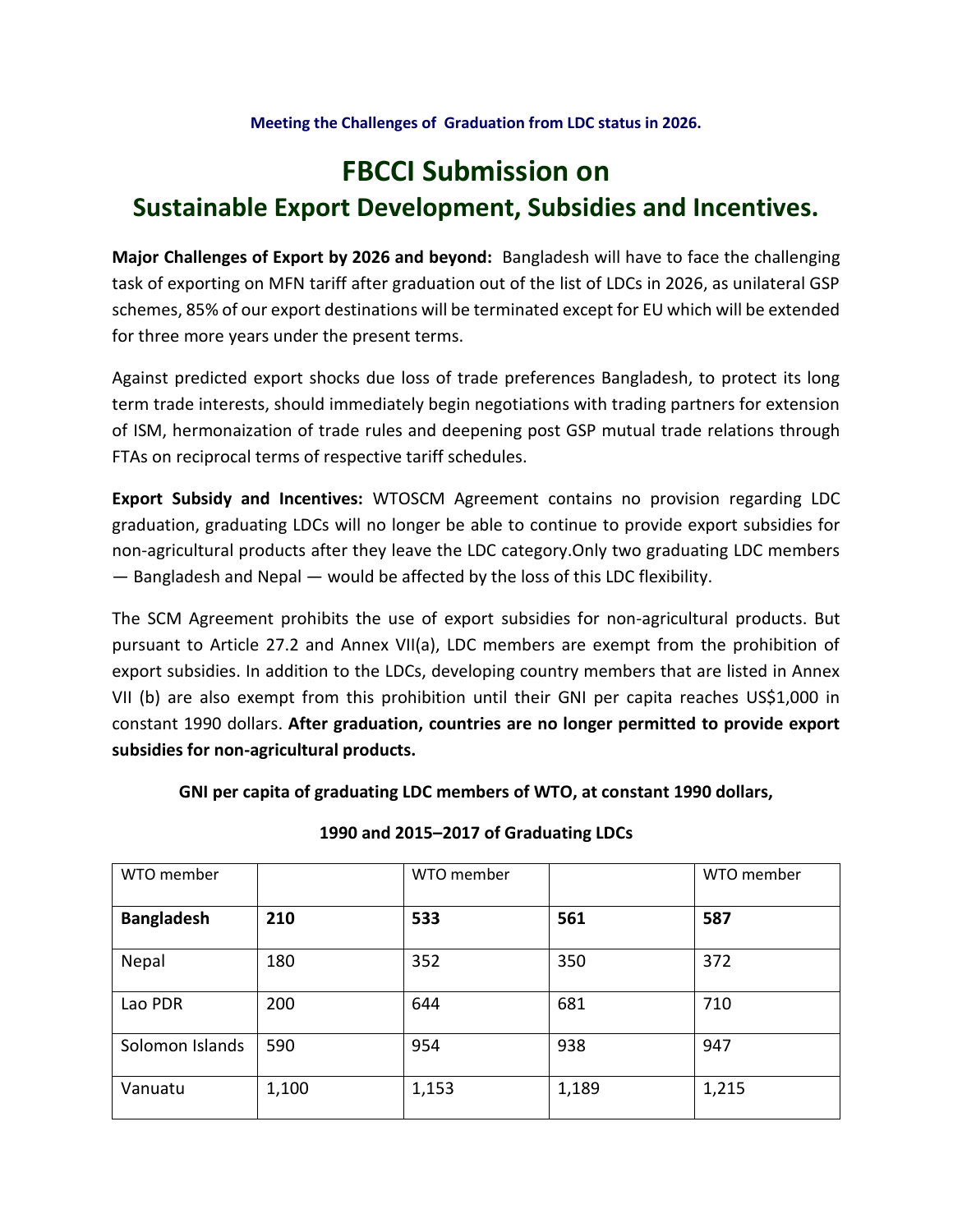However, Bangladesh's nominal GNI per capita is expected to cross the \$1000 (at constant 1990 dollars) thresholds by 2026-2029 period as such Bangladesh will not benefit from the SCM exemptions after graduation.

**WTO & WCO Disciplines on Subsidy and SEZ:** The World Customs Organization's Revised Kyoto Convention codifies international standards for this practice. The Convention defines "free zone" as "*a part of the territory of a Contracting Party where any goods introduced are generally regarded, insofar as import duties and taxes are concerned, as being outside the customs territory*.

**The WCO's Specific Annex D, Chapter 2 state:** *"Goods manufactured in a free zone are often exported. Since exports are generally exempt from duties and taxes, this facilitates and encourages the development of external trade. Domestic goods meant for export can also be admitted to free zones and become entitled to exemption from or repayment of internal duties and taxes."* 

**GATT Article XVI and the SCM Agreement, footnote 1, exclude national measures that exempt exported products from duties and taxes from the definition of "subsidy":***In accordance with the provisions of Article XVI of GATT 1994 (Note to Article XVI) and the provisions of Annexes I through III of this Agreement, the exemption of an exported product from duties or taxes borne by the like product when destined for domestic consumption, or the remission of such duties or taxes in amounts not in excess of those which have accrued, shall not be deemed to be a subsidy.*

## **The following Measures are excluded from the definition of "subsidy" in the WTO SCM Agreement:**

- 1. Exemption of exported products from import duties;
- 2. Exemption of exported products from indirect taxes;
- 3. Exemption of goods consumed in the production process from import duties and indirect taxes when the end products are exported;
- 4. Exemption of production waste from import duties and indirect taxes when the waste is exported or discarded;
- 5. Exemption of goods stored in SEZs from duties and indirect taxes; and
- 6. Non-specific subsidies, including generally applicable tax rates imposed by national, regional and local government authorities.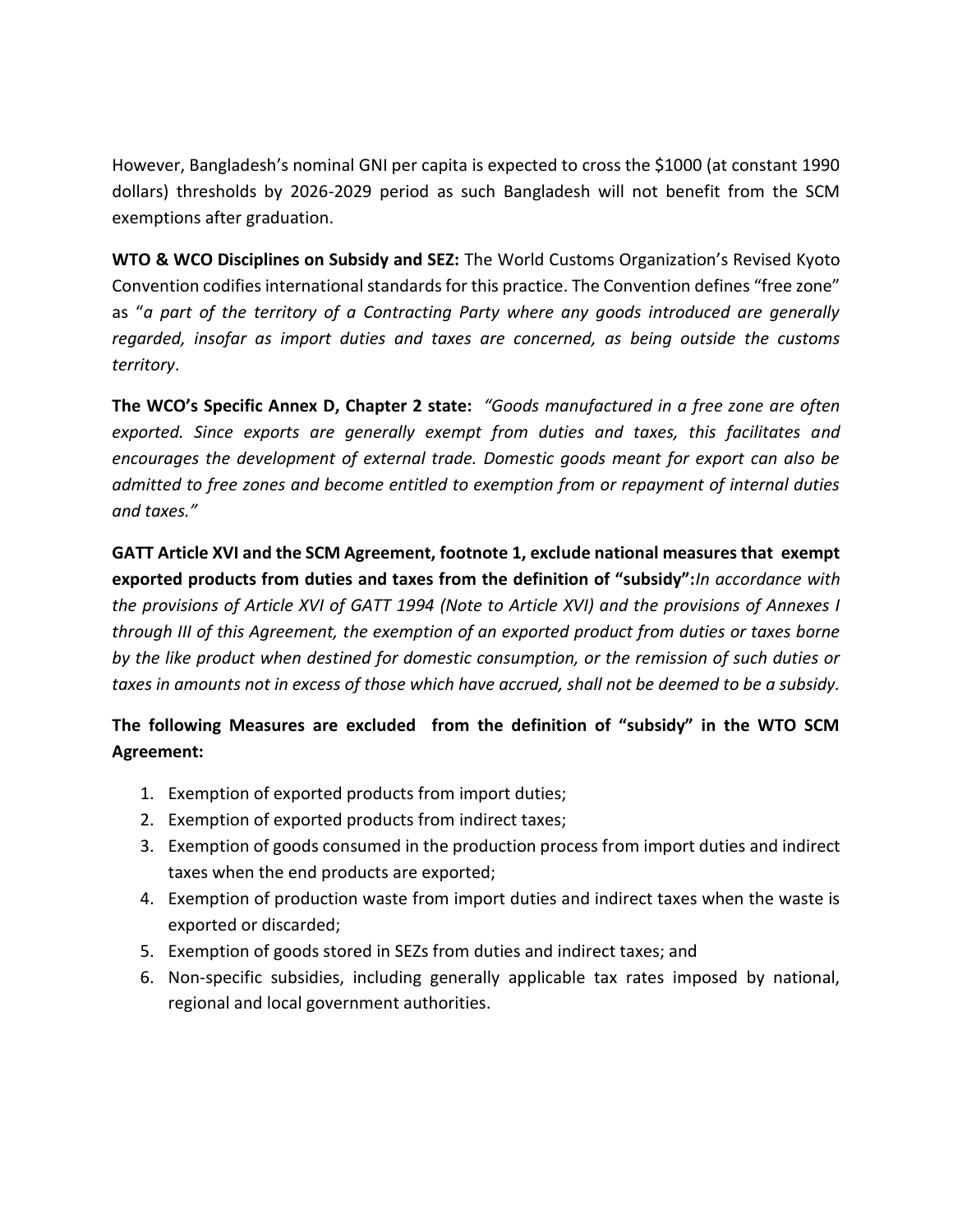#### **WTO prohibited subsidies**

- 1. A direct subsidy contingent on export performance;
- 2. Currency retention schemes involving a bonus on exports;
- 3. Preferential transport and freight charges for export shipments;
- 4. Provision of domestic products and services for exports at terms more favorable than those for domestic goods;
- 5. Exemption, remission or deferral of direct taxes or social welfare charges if contingent on exports;
- 6. Allowance of special direct tax deductions for exports above those granted on goods for domestic consumption;
- 7. Exemption or remission of indirect taxes on exports in excess of those on goods sold for domestic consumption;
- 8. Exemption, remission or deferral of prior stage cumulative taxes on goods or services used in the production of exported products in excess of products sold for domestic consumption (except for the exemption, remission or deferral of such taxes on "inputs consumed" in the production process);
- 9. Provision of export credit guarantees or insurance programs at premium rates inadequate to cover long-term costs;
- 10. Grants of export credits at rates below those which they pay for the funds, or at below market rates, or payment of all or part of the costs of obtaining credit; and
- 11. Subsidies contingent on the use of domestic over imported goods.

| <b>Measure</b>                                       | <b>Explanation</b>                                                                                                                |  |
|------------------------------------------------------|-----------------------------------------------------------------------------------------------------------------------------------|--|
| by                                                   | WTO disciplines do not apply to measures applied by                                                                               |  |
| imposed                                              | private sector organizations, such as private SEZ                                                                                 |  |
| <b>Measures</b>                                      | operators, unless they are                                                                                                        |  |
| non-                                                 | carrying                                                                                                                          |  |
| governmental organizations, including                | out a                                                                                                                             |  |
| incentives to businesses locating in                 | governmental directive or the benefit is funded by                                                                                |  |
| SEZ <sub>S</sub> .                                   | government.                                                                                                                       |  |
| Exemption of exported products from<br>import duties | The exemption of products exported to other<br>countries from an SEZ from duties is not a "subsidy".<br>SCM Agreement, footnote 1 |  |
| Exemption of exported products from                  | The exemption of a product exported to other                                                                                      |  |
| indirect taxes                                       | countries from an SEZ from indirect taxes is not a                                                                                |  |

#### **SEZ measures that are WTO consistent (green measures)**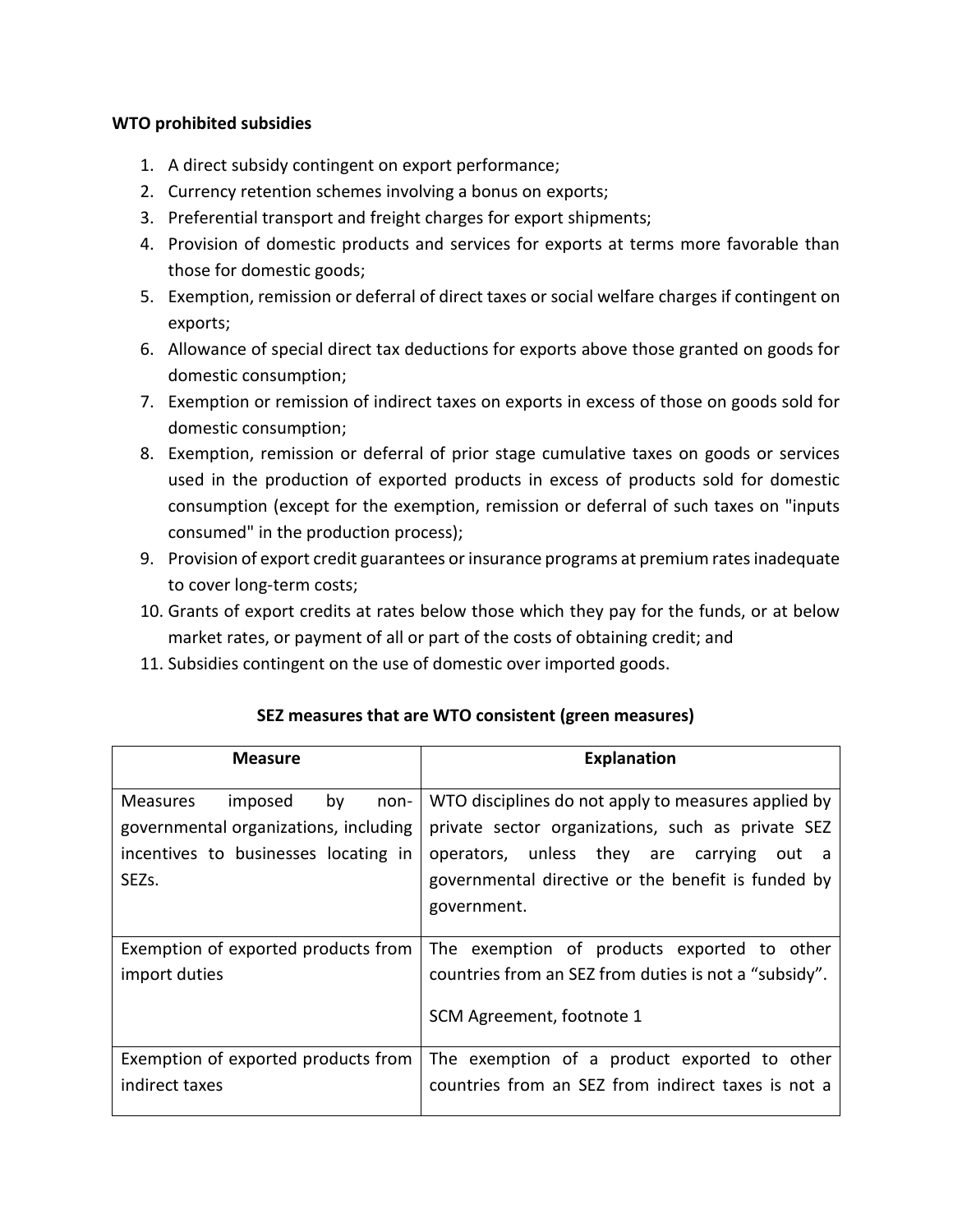|                                                                                                                                                                                                                                                     | "subsidy". SCM Agreement, footnote 1. (Indirect<br>taxes are sales, excise, turnover, value added,<br>franchise, stamp, transfer, inventory and equipment<br>taxes, border taxes, and all taxes other than direct<br>taxes and import charges. SCM Agreement, footnote<br>58.                                                    |
|-----------------------------------------------------------------------------------------------------------------------------------------------------------------------------------------------------------------------------------------------------|----------------------------------------------------------------------------------------------------------------------------------------------------------------------------------------------------------------------------------------------------------------------------------------------------------------------------------|
| Exemption of goods used in the<br>production process from duties and<br>indirect taxes when the end products<br>are exported (as long as indirect tax<br>exemption does not exceed that<br>accorded to goods produced for<br>domestic consumption). | The exemption of production goods incorporated in<br>end products that are subsequently exported to<br>other countries from duties and indirect taxes is<br>based on SCM Agreement, footnote 1 and Annex<br>$1(h)$ .                                                                                                             |
| Exemption of production waste from<br>duties and indirect taxes when the<br>waste is exported to other countries.                                                                                                                                   | The exemption of production waste from duties and<br>taxes when exported is based on SCM Agreement,<br>footnote 1 and Annex 1(h). (Exported production<br>waste is a "product".) Production waste entered into<br>the customs territory is subject to duty and taxes,<br>depending on its value.                                 |
| Exemption of goods stored in SEZs<br>from duties and indirect taxes.                                                                                                                                                                                | Zones outside the "customs territory" of the country<br>where they are physically located are recognized by<br>(WCO Revised<br>multilateral<br>agreement<br>Kyoto<br>Convention, Specific Annex D, chapter 2) and<br>customary international law. Duties and indirect<br>taxes are normally not applied in these "free areas".   |
| Non-specific<br>subsidies,<br>including<br>generally applicable tax rates imposed<br>national,<br>regional<br>and<br>local<br>by<br>government authorities.                                                                                         | Subsidies are non-specific if they are based on<br>objective criteria or conditions and eligibility is<br>automatic. Nation-wide programs are non-specific.<br>National programs limited to designated regions, or a<br>limited number of enterprises are specific. However,<br>generally applicable tax rates are non-specific, |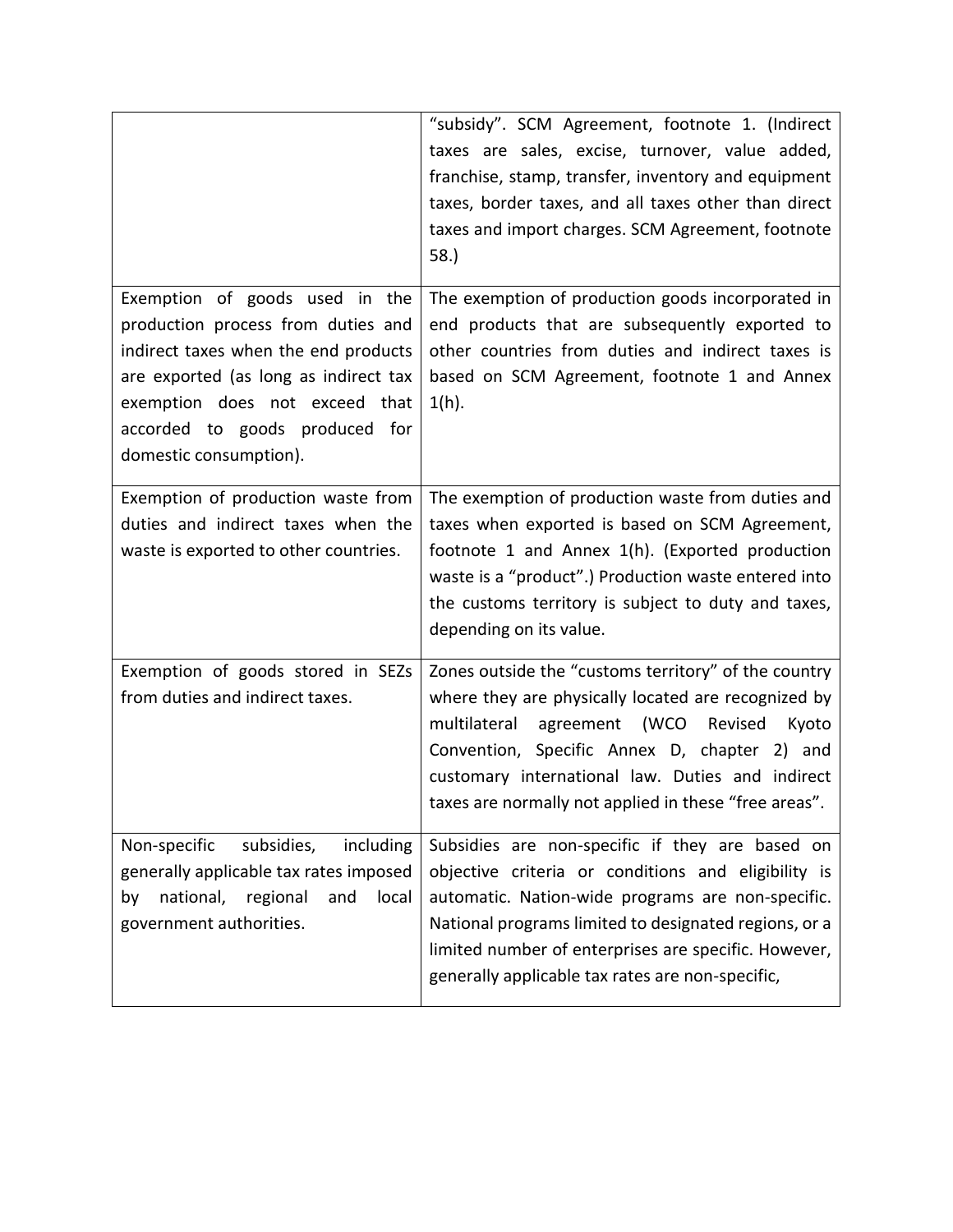# **SEZ measures that are WTO illegal (red measures)**

| <b>Measure</b>                                                                                                                                                                                                                                                                                                                                                                                                                                                                                                                                                                                              | <b>Explanation</b>                                   |
|-------------------------------------------------------------------------------------------------------------------------------------------------------------------------------------------------------------------------------------------------------------------------------------------------------------------------------------------------------------------------------------------------------------------------------------------------------------------------------------------------------------------------------------------------------------------------------------------------------------|------------------------------------------------------|
| Direct subsidy contingent on export performance (e.g.,<br>cash payments are given by government based upon<br>export performance).                                                                                                                                                                                                                                                                                                                                                                                                                                                                          | Prohibited by SCMA Article 3.1(a)<br>and Annex I(a). |
| Currency retention schemes involving a bonus on<br>exports (e.g., SEZ exporters are allowed to retain foreign<br>currency based on export performance).                                                                                                                                                                                                                                                                                                                                                                                                                                                     | Prohibited by SCMA Article 3.1(a)<br>and Annex I(b). |
| Internal transport and freight charges more favorable<br>for export shipments than for domestic shipments (if<br>mandated by government)                                                                                                                                                                                                                                                                                                                                                                                                                                                                    | Prohibited by SCMA Article 3.1(a)<br>and Annex I(c). |
| Provision by government of domestic products or<br>services for use in production of exported goods on<br>terms more favorable than for production of domestic<br>goods (if the terms are more favorable than those<br>commercially available on world markets) (e.g., a<br>government provides electricity and other utilities for<br>businesses in an SEZ at lower rates than for businesses<br>outside the SEZ, and limits or prohibits imports from the<br>SEZ for domestic consumption (i.e., consumption in the<br>non-SEZ portion of the Member's territory) and/or<br>imposes export requirements). | Prohibited by SCMA Article 3.1(a)<br>and Annex I(d). |
| Full or partial exemption, remission or deferral of direct<br>taxes or social welfare charges imposed on businesses if<br>contingent on exports (e.g., a government provides tax<br>incentives to businesses in an SEZ and prohibits or limits<br>imports from the SEZ for domestic consumption and/or<br>imposes export requirements).                                                                                                                                                                                                                                                                     | Prohibited by SCMA Article 3.1(a)<br>and Annex I(e). |
| Allowance of special direct tax deductions directly<br>related to exports above those granted for domestic<br>production (this applies Annex I(e) to tax deductions).                                                                                                                                                                                                                                                                                                                                                                                                                                       | Prohibited by SCMA Article 3.1(a)<br>and Annex I(f). |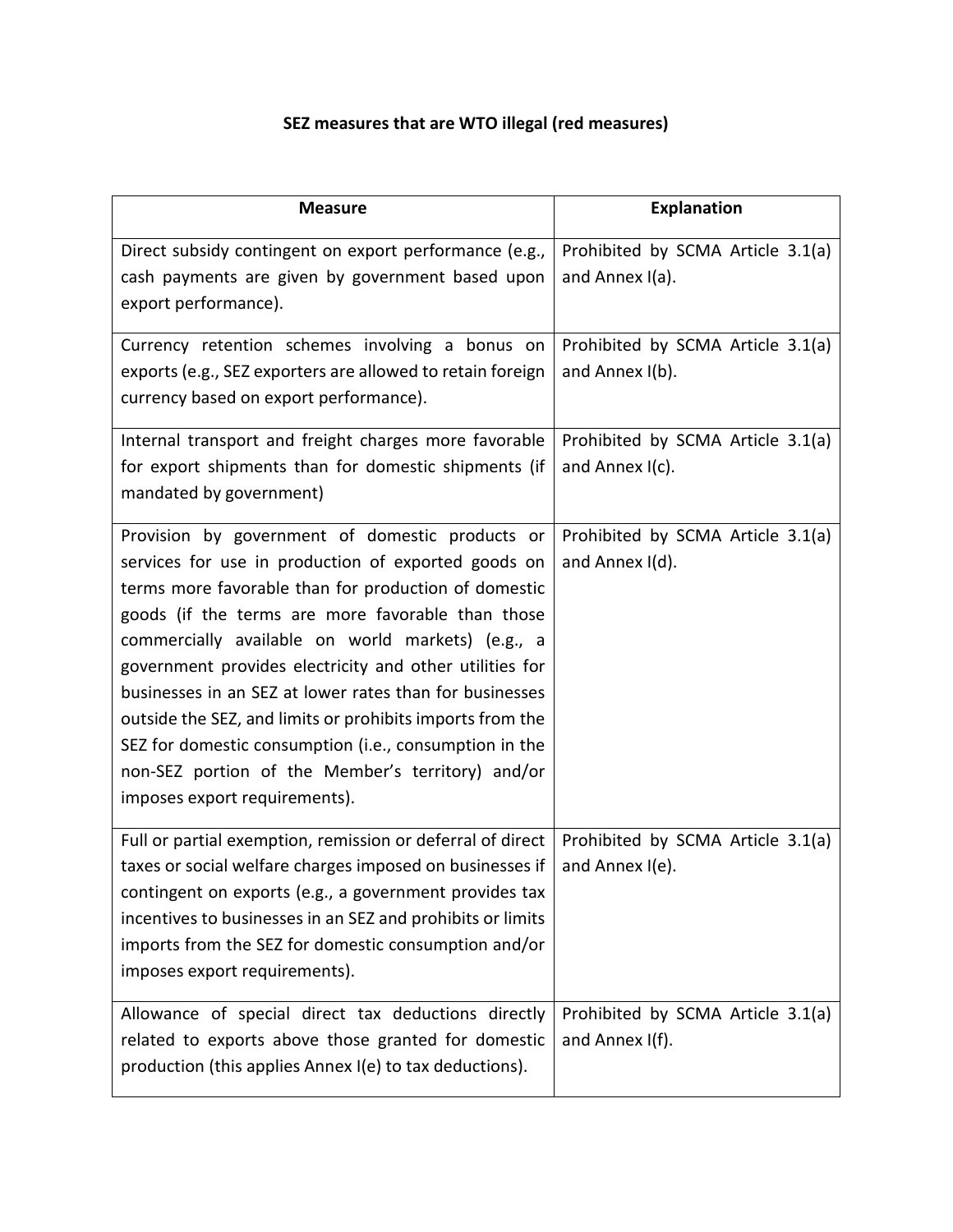| Exemption or remission of indirect taxes on exports in      | Prohibited by SCMA Article 3.1(a)   |
|-------------------------------------------------------------|-------------------------------------|
| excess of those levied on goods sold for domestic           | and Annex $I(g)$ .                  |
| consumption (e.g., the VAT rate on a good sold for          |                                     |
| domestic consumption is 20%, while the exporter             |                                     |
| receives a VAT rebate of 25% when it exports the same       |                                     |
|                                                             |                                     |
| product).                                                   |                                     |
| Exemption, remission or deferral of prior-stage             | Prohibited by SCMA Article 3.1(a)   |
| cumulative indirect taxes on goods or services used in      | and Annex I(h) and Annex II.        |
| the production of exported products in excess of            |                                     |
| products sold<br>for domestic consumption<br>(e.g.,         |                                     |
| exemption from sales tax on transport charges for an        |                                     |
| intermediate component used in an SEZ manufacturing         |                                     |
| process for a final product that is exported, where no      |                                     |
| such exemption is given on the transport of the same        |                                     |
| kind of component to a domestic manufacturer not            |                                     |
| located in the SEZ). Note: this provision is not applicable |                                     |
| to products consumed in the production of exported          |                                     |
| products, consistent with Annex II                          |                                     |
| Provision by governments of export credit guarantee or      | Prohibited by SCMA Article 3.1(a)   |
| insurance programs at premium rates inadequate to           | and Annex I(j).                     |
| cover long-term costs                                       |                                     |
|                                                             |                                     |
| Government grants of export credits at rates below          | Prohibited by SCMA Article 3.1(a)   |
| those which they pay for the funds, or at below market      | and Annex I(k).                     |
| rates, or payment of all or part of the costs in obtaining  |                                     |
| credits. However, export credit practices in conformity     |                                     |
| with certain international agreements are exempt.           |                                     |
| Legal provisions that allow output from the SEZs to be      | Prohibited by SCMA Article 3.1(b).  |
| treated as "domestic production" based on local content     | All exemptions have expired except  |
| or other criteria without application of national import    | for those negotiated in accessions. |
| duties and taxes when imported for domestic                 | See Article 27.3.                   |
| consumption.                                                |                                     |
|                                                             |                                     |
| Subsidy contingent on the use of domestic over              | Prohibited by SCMA Article 3.1(b)   |
| imported goods.                                             | except for those negotiated for     |
|                                                             |                                     |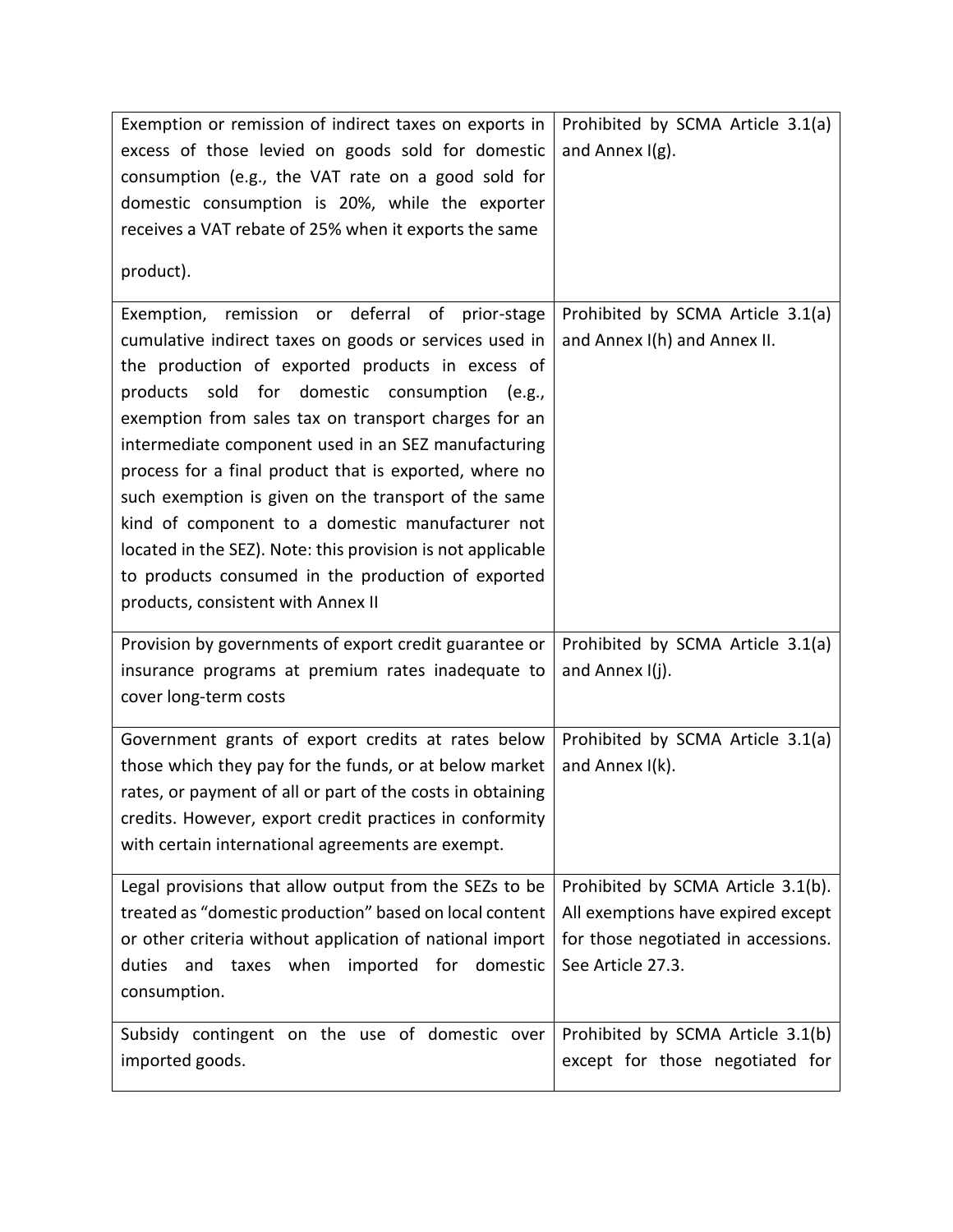|                                                                                                                                                                                                                                          | accessions. All exemptions have<br>expired. See Article 27.3.                                                                                                                                                                                                                              |
|------------------------------------------------------------------------------------------------------------------------------------------------------------------------------------------------------------------------------------------|--------------------------------------------------------------------------------------------------------------------------------------------------------------------------------------------------------------------------------------------------------------------------------------------|
| Certain countries are accorded preferential treatment<br>by government directive. Example: Duty and sales tax<br>exemptions on goods exported from SEZ are only<br>granted if the goods are exported to certain Members.                 | Prohibited by GATT Article I, unless<br>preference is justified pursuant to a<br>regional trade agreement (GATT<br>There<br>Article<br>24).<br>are<br>no<br>for<br>developing<br>exemptions<br>countries                                                                                   |
| Domestic goods are given preference over foreign goods<br>by government directive. Example: An SEZ is required by<br>when<br>domestic<br>inputs<br>government<br>to<br>use<br>manufacturing goods for export.                            | Prohibited by GATT Article III. SCM<br>Agreement, Article 3.1(b) prohibits<br>subsidies contingent upon the use<br>of domestic over imported goods.<br>There are no exemptions                                                                                                             |
| Fees or taxes on imports or exports exceed the cost of<br>services provided by government. Example: A customs<br>processing fee imposed by government in connection<br>with SEZ operations exceeds the cost of the services<br>rendered. | Prohibited by GATT Article VIII(1).<br>Fees and charges must be limited to<br>the approximate cost of services<br>rendered. There are no exemptions<br>for developing countries                                                                                                            |
| Import and export laws and regulations that are not<br>published and made publicly available by Internet or<br>otherwise. Example: An SEZ operates without published<br>regulations and procedures.                                      | Prohibited by GATT Article X. There<br>are no exemptions for developing<br>countries.                                                                                                                                                                                                      |
| Quotas and/or export or import licenses are used to<br>restrict trade.<br>Example: A government imposes a quota on the<br>importation of electronic consumer products and<br>requires import licenses as a condition of importation.     | Prohibited by GATT Article XI unless<br>subject to the three exceptions in<br>Article XI and the exceptions in<br><b>GATT XII (balance of</b><br>payments), GATT XX (general<br>exceptions) and GATT XXI (security<br>exceptions), and the Agreement on<br>Safeguards. Import licenses are |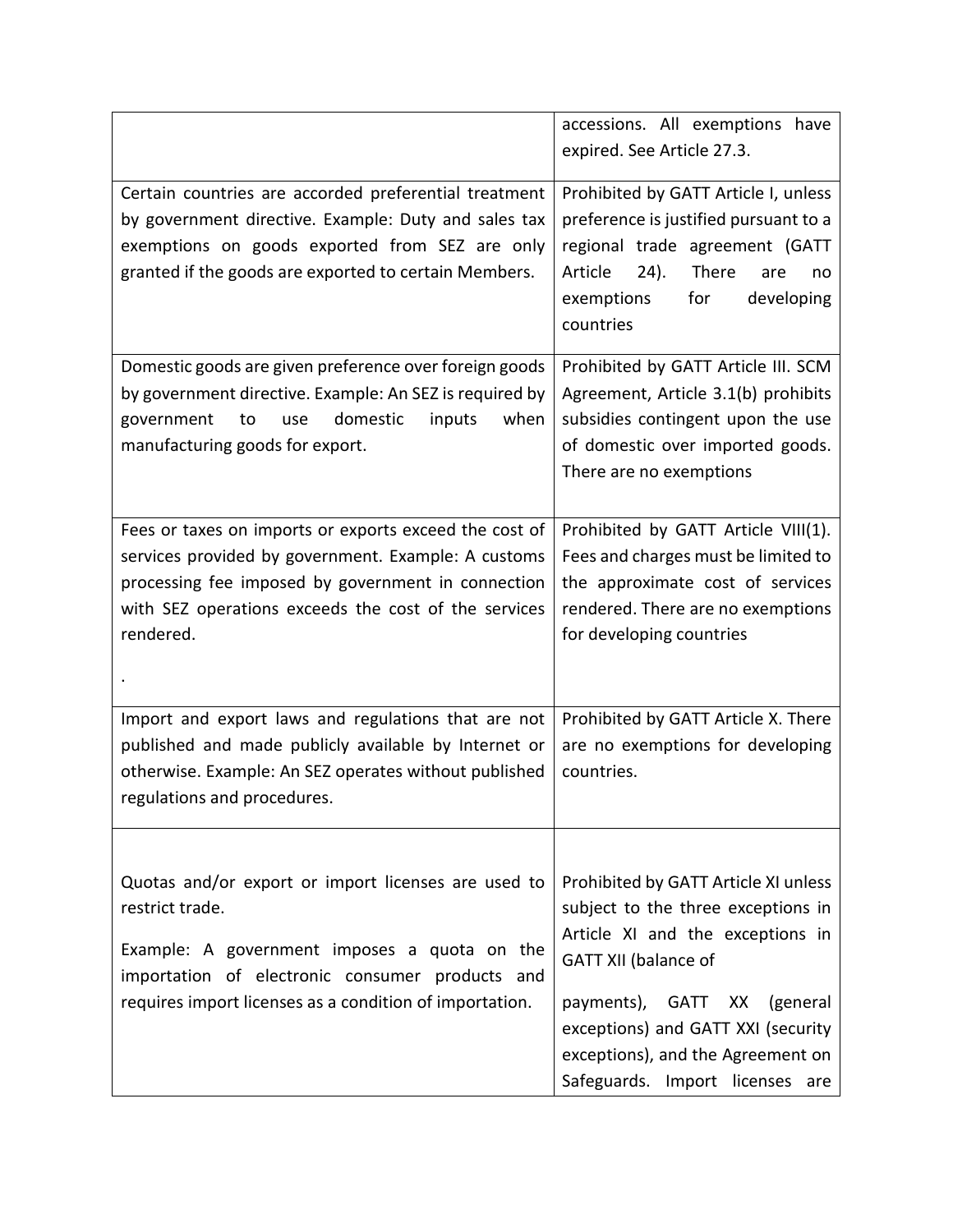|                                                                                                             | subject to the provisions of the<br>Agreement on Import Licenses. SDT<br>treatment may be available in<br>"exceptional circumstances" under<br>GATT XXV and the Enabling Clause. |
|-------------------------------------------------------------------------------------------------------------|----------------------------------------------------------------------------------------------------------------------------------------------------------------------------------|
| Government requires purchase or use of domestic<br>products, whether specified in terms of volume, value of | Prohibited by TRIMs Annex 1(a).<br>Also prohibited by GATT Article III                                                                                                           |
| products or proportion of volume or value of local<br>production.                                           |                                                                                                                                                                                  |
| Government limits enterprise's purchases or use of                                                          | Prohibited by TRIMs Annex 1(b).                                                                                                                                                  |
| imported products to an amount related to the volume<br>or value of the local products that it exports.     | Also prohibited by GATT Article III.                                                                                                                                             |
| Government quantitative restrictions for which no                                                           | Prohibited by TRIMs Annex 2(a) and                                                                                                                                               |
| exemption is applicable that restrict imports used in<br>local production based upon the value of the local | <b>GATT Article XI.</b>                                                                                                                                                          |
| production that it exports.                                                                                 |                                                                                                                                                                                  |
| Government restrictions of imports by restriction access                                                    | Prohibited by TRIMs Annex 2(b) and                                                                                                                                               |
| to foreign exchange to an amount related to foreign                                                         | <b>GATT Article XI.</b>                                                                                                                                                          |
| exchange inflows attributable to the enterprise.                                                            |                                                                                                                                                                                  |
| Government restrictions on exports by an enterprise                                                         | Prohibited by TRIMs Annex 2(c) and                                                                                                                                               |
| based upon the volume or value of its local production.                                                     | <b>GATT Article XI.</b>                                                                                                                                                          |

#### **WTO DSB Report WT/DS541/R : 31 October 2019 ruled the following measures as illegal:-**

- 1. the Export Oriented Units (EOU) Scheme and Sector-Specific Schemes, including the Electronics Hardware Technology Parks (EHTP) Scheme and the Bio-Technology Parks (BTP) Scheme (the EOU/EHTP/BTP Schemes);
- 2. the Merchandise Exports from India Scheme (MEIS);
- 3. the Export Promotion Capital Goods (EPCG) Scheme;
- 4. the Special Economic Zones (SEZ) Scheme; and
- 5. the Duty-Free Imports for Exporters Scheme (DFIS).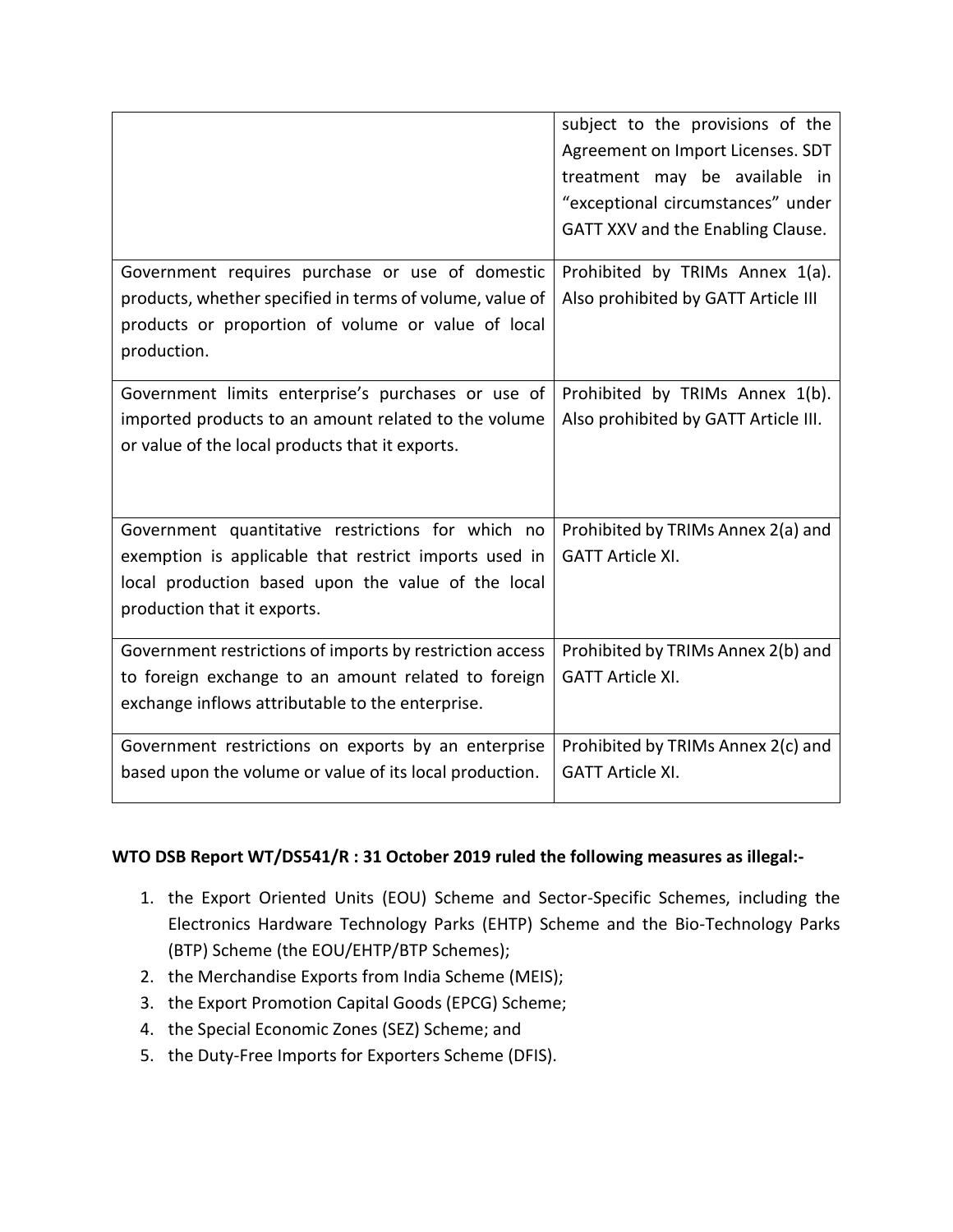**Sustainable Export Facilitation: Harmonization of Mutual Trade Regulations & Facilitation Measures**:

**Establishment of Mutual Institutional Cooperation:** Bangladesh should take up joint action plan for harmonization of mutual trade rules, regulatory measures and streamline bilateral institutional cooperation in the respective fields including the Central Banks, Customs Authority, Quality and Standards Body and others;

**Harmonization of TBT and SPS Measures:** Bangladesh should actively engage with the trading partners to ensure harmonization of TBT and SPS measures and signing of MRA to streamline flow of traded goods and services so that Certificates on Technical Regulations & Standards issued by the respective accredited national bodies are accepted on basis of MRA mutually agreed upon**.**

**Mutual Trade Facilitation:** Bangladesh should take up a proactive joint action plan with the trading partners for respective Customs Cooperation Agreement to facilitate mutual trade as envisaged in the WTO Trade Facilitation Agreement and WCO protocols and annexes including gradual harmonization of customs documentation and clearance procedure.

**Sectoral Accredited Certification Bodies** preferably on PPP basis should be established to expedite global recognition of our certificates on standards and quality of products, services, educational and professional qualifications ; and Setting up common testing laboratories in each economic zone and clusters assigned to specific sectors.

**Integration of CMSMEs with Global Value Chain:** To boost the process of integration of CMSMEs with the global market and compete with global e-commerce, Bangladesh, Like China, India and Vietnam and others, should take up PPP pilot projects to set up warehouses and distribution network in destination markets for easy and regular delivery of products to the wholesalers, retailers and consumers.

**Domestic Measures:** To achieve our trade and economic development agenda Vision 2021-2041, SDG-2030 goals and mitigate the challenges of graduation out of the UN list of LDCs it is imperative for Bangladesh to reform and streamline its supply and demand-side trade and economic policies and business friendly regulatory regimes along with hard and soft Infrastructure.

**The following global practices for export promotion, compatible with the WTO agreements and practiced worldwide, should also be followed by Bangladesh. The next Budget should provide necessary financial allocation and appropriate regulatory procedures for the purpose.**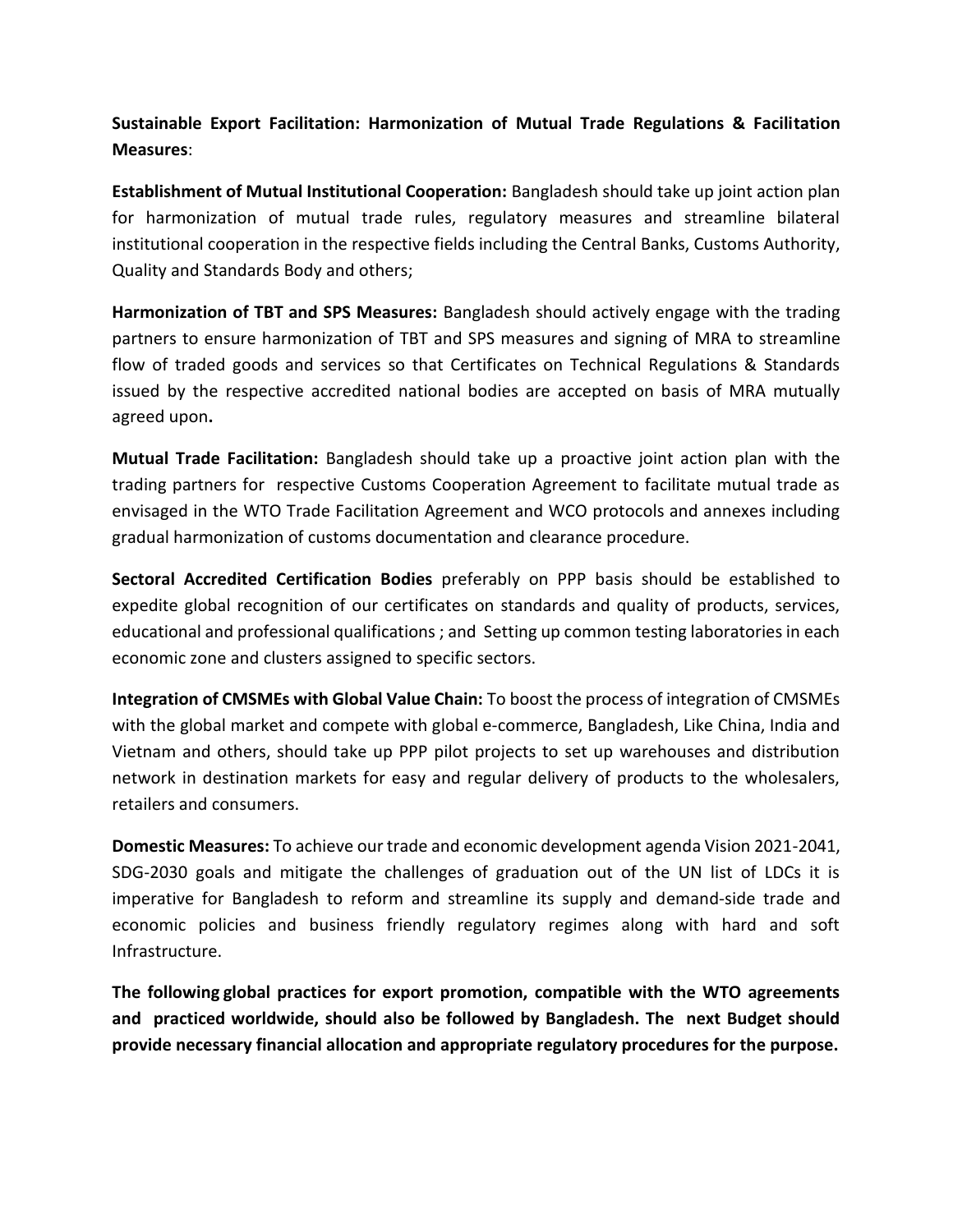**Integrated Import and Export Policy:** The existing Import and Export policy regimes 2015-June 30, 2018 are required to be updated to meet the challenges of time and should be formulated as an **integrated import and export** regulations under section 3 (1) of the Imports and Exports (Control) Act, 1950 to provide for simplification, reduction and removal of red-tape and discrimination, unnecessary costs and time to facilitate a business-friendly legally-binding policy regime for import and export in a sustainable and predictable manner (not for 3-5Years).

Major Strategies of the new Export Policy, among others, should be Incremental growth of exports beyond \$100 billion by 2026 by expediting and implementing appropriate administrative support and facilitation measures as may be specified in the Export Policy Order;

**Formation of Services Export Promotion Council (SEPC**) for promoting and overseeing the sustainable expansion of exports in Services Sectors. Diversification of export markets under an appropriate and effective foreign trade policy to ensure predictable and sustainable destinations of our export products in goods and services.

**Policy Cohesion for Exports**: More and more manufacturing sectors in Bangladesh are now linked with export chain as finished products as well as backward linkage of various items of exports. Therefore policy bias to promote only 80% export production units should be discarded by expediting policy cohesion on manufacturing for export and domestic markets by integrating them to global supply & value chain with sectoral cluster based bonded warehouses and other fiscal facilities like:-

- Tax Registration should be the license for investments instead of Trade License issued by the local government bodies.
- Facilitating investment abroad to establish warehouses, distribution network and after Sales Service Centres in target markets.
- Technical and Financial support for participation in International Exhibitions and market promotion.
- Central Bonded Warehouse facilities for CMSMEs and rural entrepreneurs at home and abroad.
- Withdrawal of indirect taxes from the utility bills (Electricity, Gas, water and digital services) of the productive sectors.
- Withdrawal of all duty, VAT and SD if any from all export products and services including all inputs thereof whether imported or locally produced.
- VAT registered Manufacturing units should be exempted from payment of AT;
- Discontinue double taxation through TDS and VDS which are finally adjusted;
- Technical and Financial support for obtaining accredited certificates for exported and imported goods and services.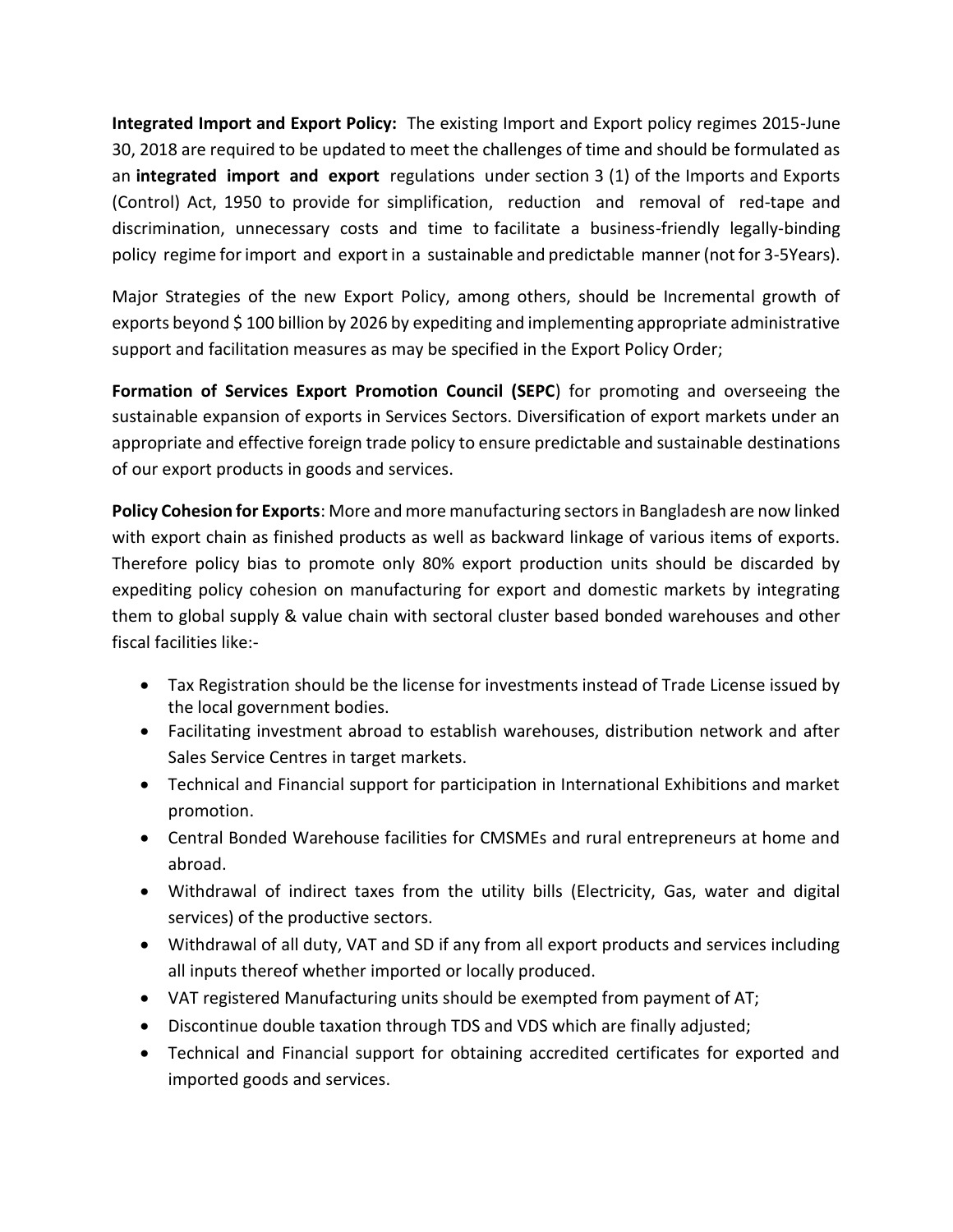Technical and Financial support for obtaining global registration of IPR for our products and services.

**Reduction of time and cost of doing business in the productive sectors for expediting exports by rationalizing Tax and Tariff measures: Single Window:** To set up online single window customs clearance, payments of duty along with duty draw back on exports and deemed exports including all refunds on AIT, AT, VDS as and when applicable.

1. Each duty draw back applicant during the process of carrying out procurement, production, export and payments of revenues of each export product has obtained authenticated documents issued by the respective NBR agencies, Bangladesh Bank and respective financial institutions.

*All these Agencies should coordinate mutually by signing a MOU to exchange respective documents* with the related agencies by networking in digital block-chain and or by jpg/PDF document sharing sparing the cost and time for undertaking unnecessary tasks of submitting documents back to the agency which must be verified again by the issuing agencies.

2. An application duly filed by an applicant with **assessed** *duty draw back particulars as applicable* before or after export shall be treated as valid from the date of filing unless found otherwise on examination by DEDO **under the risk management process.** 

3. The respective product specific Input Output Co-efficient (Shohog) shall remain valid until reset by the exporter or reviewed by DEDO for reasons given in writing and extending the right of a hearing to the exporter.

4. The authenticated list of respective inputs and machineries as contained in VAT Forms, Customs list of allocated bonded products and the comprehensive list of products authenticated by BIDA shall be treated, as applicable, as the list of inputs and machineries.

5. Drawbacks in general are not allowed to cases against which cash incentives are taken except some selected goods which are simultaneously allowed drawback and cash incentive. Discriminatory treatment in favour of some specific export products granting them tax exemptions and incentives simultaneously is frivolous application of law without legal validity. Tax exemptions and incentives on Exports are not mutually exclusive anywhere in the world. Tax exemptions on exports and incentives in various forms are simultaneously granted world-wide for facilitating competitive exports.

6. Tax-deduction under section 52Q of Income tax Ordinance on receipt of payment from abroad of IT Enabled exports of services should be abolished;